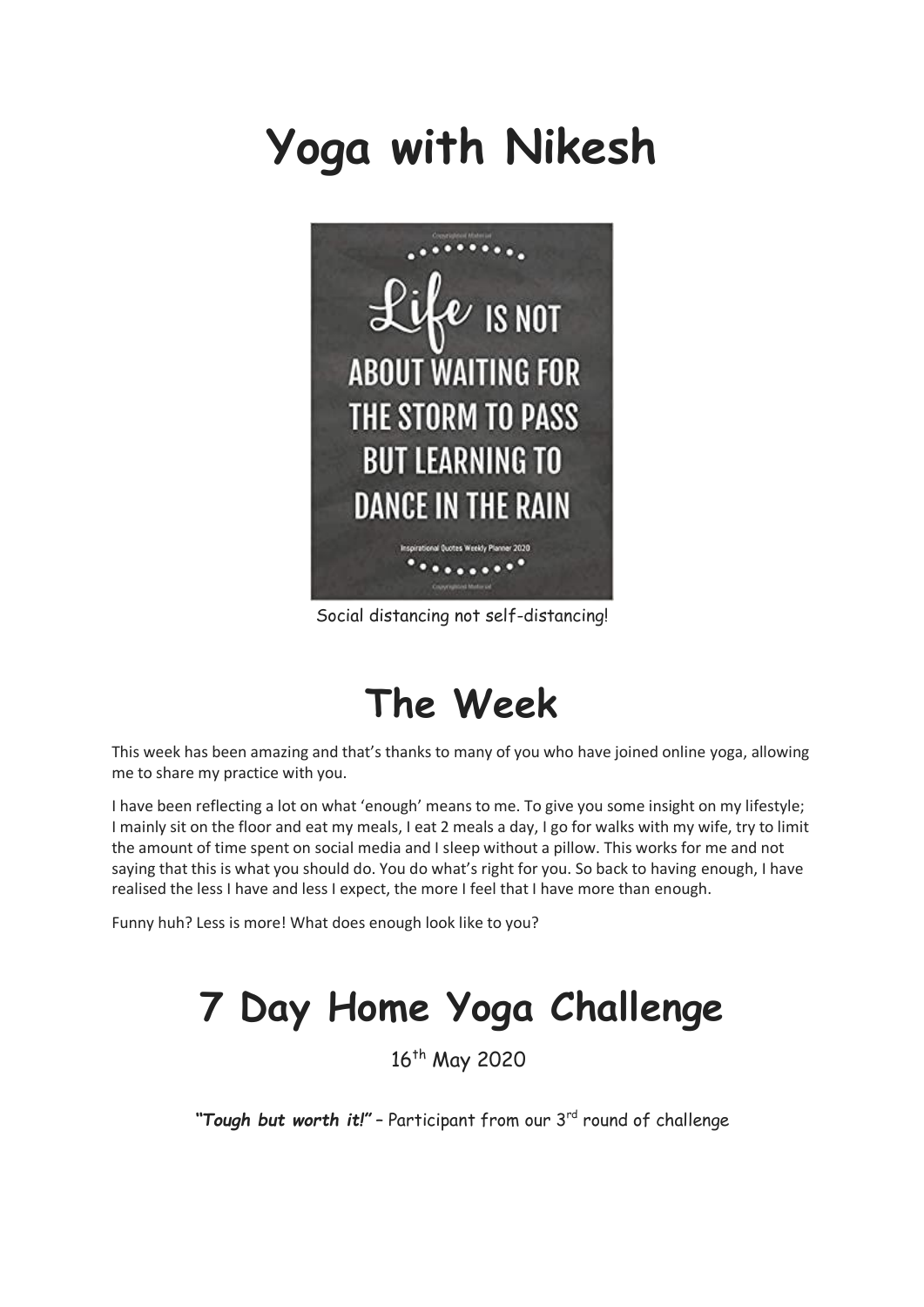Participants of our  $3^{rd}$  round of this challenge are more than halfway through. They have shown dedication despite their other commitments such as looking after children, working from home etc.

If you have been contemplating about taking part in this challenge and are unsure whether it is for you or not, please have a look at our latest video where participants have shared their experience.

#### [https://www.youtube.com/watch?v=\\_f7SOOCo7DI&t=2s](https://www.youtube.com/watch?v=_f7SOOCo7DI&t=2s)

We are now taking bookings for our 4<sup>th</sup> round of 7 Day Home Yoga Challenge and we would be delighted to have you join us. This challenge extends past a 1-hour class, where a key principle is to encourage yoga to be taken as part of your day-today life. Another important principle that we are trying to encourage is to take the practice further; independently, and this is why we have 5 Zoom classes and 2 selfpractices where we will send you a unique set class to complete. We also offer an additional coaching session that is optional for you to take in the week.

#### **[Book Now](https://www.yogawithnikesh.com/7-day)**

### **Online Yoga Classes**



Our online classes are available via Zoom and are **interactive** with verbal cues to help you make the most out of these sessions. The classes are **one hour long which includes 50 - 55 minutes of Asana practice and 5 - 10 minutes of meditation/relaxation**.

Sunday 10am - 11am: **Surya Namaskar Discipline**